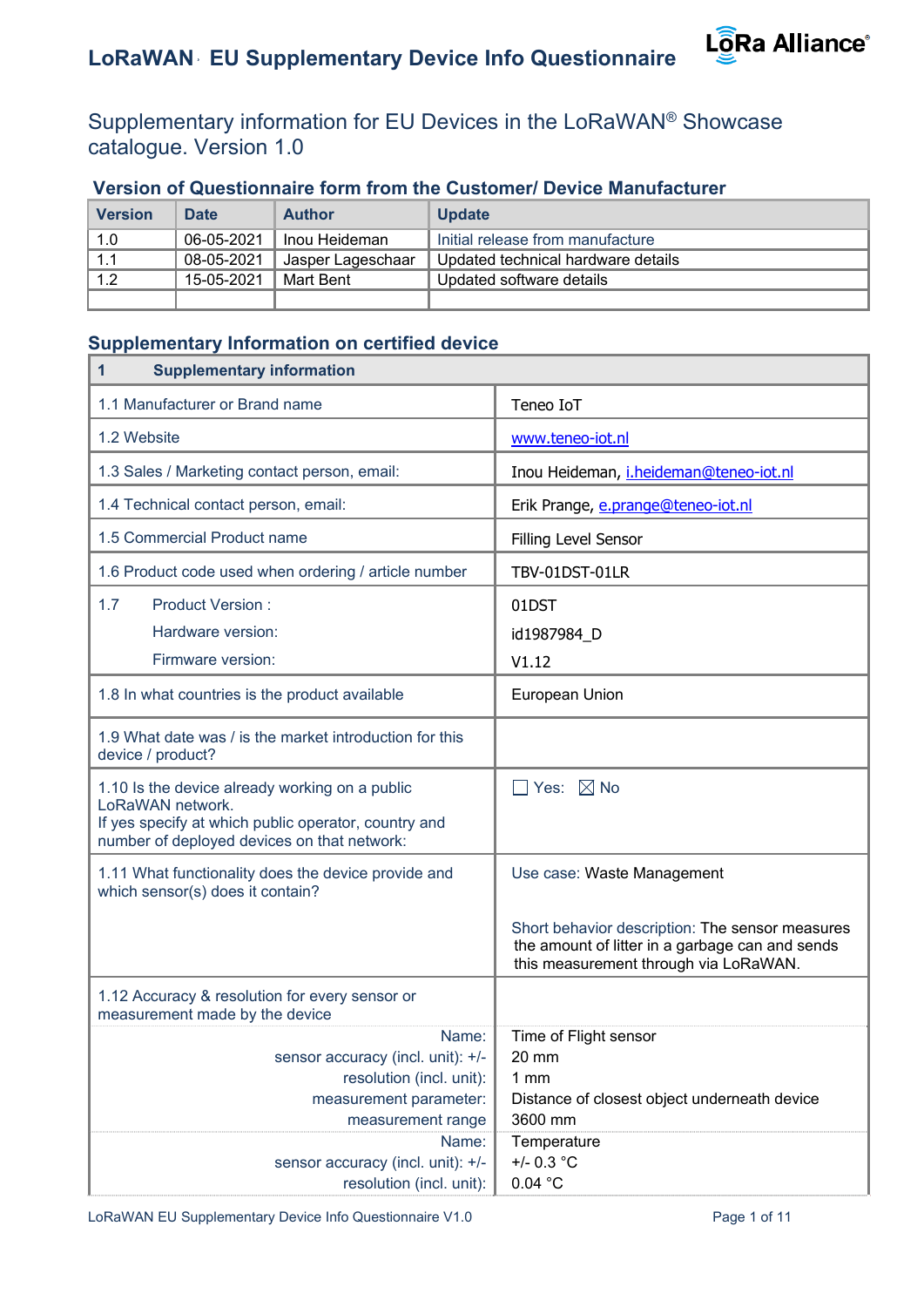

| measurement parameter:                                              | Ambient temperature                                   |
|---------------------------------------------------------------------|-------------------------------------------------------|
| measurement range                                                   | $-40 - 125$ °C                                        |
| Name:                                                               | Humidity                                              |
| sensor accuracy (incl. unit): +/-                                   | 5 %RH                                                 |
| resolution (incl. unit):                                            | 0.04 %RH                                              |
| measurement parameter:                                              | Air humitidy                                          |
| measurement range                                                   | $0 - 100$ %RH                                         |
| Name:                                                               |                                                       |
| sensor accuracy (incl. unit): +/-                                   |                                                       |
| resolution (incl. unit):                                            |                                                       |
| measurement parameter:                                              |                                                       |
| measurement range                                                   |                                                       |
| Name:                                                               |                                                       |
| sensor accuracy (incl. unit): +/-                                   |                                                       |
| resolution (incl. unit):                                            |                                                       |
| measurement parameter:                                              |                                                       |
| measurement range                                                   |                                                       |
| 1.13 Uplinks are:<br>Periodic:                                      | $\boxtimes$                                           |
| Period:                                                             | 24 hours.                                             |
| Explanation:                                                        | Default period time can be changed with a             |
|                                                                     | LoRaWAN data downlink.                                |
| Keep alive message period:                                          |                                                       |
| Event triggered how:                                                |                                                       |
|                                                                     |                                                       |
| 1.14 Parameter configuration of device (e.g.                        | Remotely:                                             |
| transmission or measurement interval, threshold levels,<br>$etc.$ ) | Over-the-air with LoRaWAN data downlinks<br>$\bowtie$ |
|                                                                     | Specify if other:                                     |
|                                                                     |                                                       |
|                                                                     | Locally:                                              |
|                                                                     | Via CLI: specify type of connector:                   |
|                                                                     |                                                       |
|                                                                     | Via NFC:                                              |
|                                                                     | Specify if other:                                     |
|                                                                     |                                                       |
| 1.15 Does the application server send downlinks to the              | $\boxtimes$ Yes: (why/how often/typical size)         |
| devices?                                                            | Not periodically, only when a customer sets a         |
|                                                                     | downlink for the device.                              |
|                                                                     | Typical size is often between 1 and 4 bytes.          |
|                                                                     | $\Box$ No                                             |
| 1.16 Operating temperature of device                                | Minimum -20 °C                                        |
| $- x °C$ to $+ x °C$                                                | Maximum + 55 $^{\circ}$ C                             |
| 1.17 Is the payload structure available for decoding?               | $\boxtimes$ Yes: $\Box$ No                            |
|                                                                     |                                                       |
|                                                                     | Please attach the payload structure                   |
|                                                                     | (+example of decoded payload)                         |
| 1.18 Is there a decode-API available                                | Yes: $\boxtimes$ No                                   |
|                                                                     | Please attach the API documentation                   |
|                                                                     |                                                       |
| 1.19 Is the firmware upgradeable and how?                           | Yes: (how)                                            |
|                                                                     |                                                       |
|                                                                     |                                                       |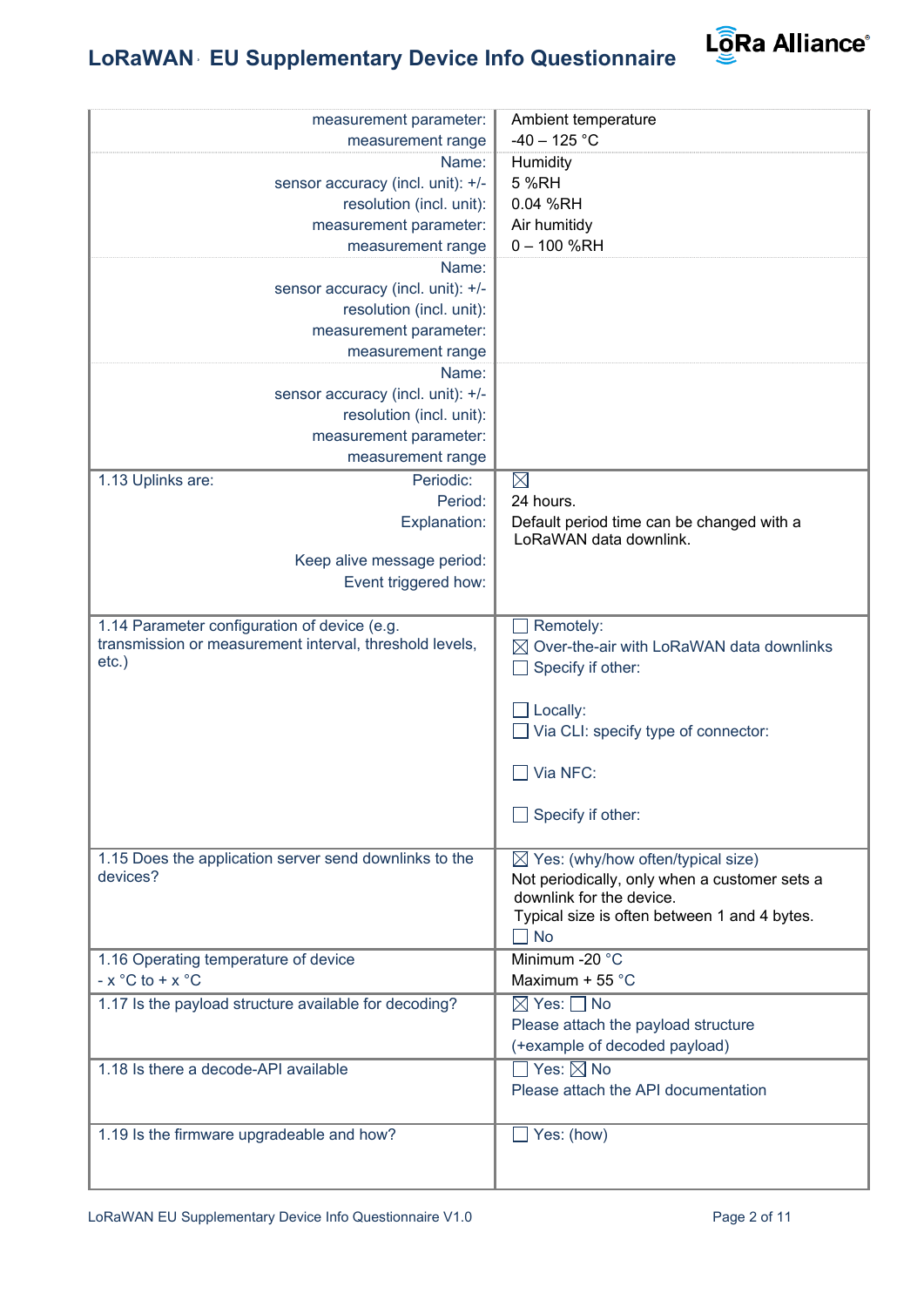

| 1.20 How can the device be reset to factory default<br>settings?                                 | Via a reset LoRaWAN downlink, which is being<br>provided in the manual and payload structure.                                                                                                                                                     |
|--------------------------------------------------------------------------------------------------|---------------------------------------------------------------------------------------------------------------------------------------------------------------------------------------------------------------------------------------------------|
| 1.21 How can the device be forced to re-initiate the join<br>procedure?                          | Via a LoRaWAN downlink                                                                                                                                                                                                                            |
| 1.22 Product certifications (IP rating, ATEX, )                                                  | 1. IP rating: IP33<br>2. ATEX compliance:<br>Other:                                                                                                                                                                                               |
| 1.23 Which regulatory certifications are available (RED,<br>CE, EMC)?                            | $\boxtimes$ RED<br>$\boxtimes$ CE<br>$\boxtimes$ EMC<br>Attach proof of certification to the mail in which this<br>document is sent to a public operator                                                                                          |
| 1.24 Power Supply                                                                                | External power supply:<br>connection:<br>voltage:<br>amperage:                                                                                                                                                                                    |
|                                                                                                  | $\boxtimes$ Internal battery:<br>battery type: LiFePO4<br>chemical composition: Lithium Iron Phosphate<br>Battery self-discharge (%/year): <5%<br>Battery shelf life: 1 year<br>capacity: 3000 mAh<br>weight: 75 grams<br>rechargeable: X Yes: No |
| 1.25 Powering device on and off<br>How is the device turned ON?<br>How is the device turned OFF? | The device is turned on by default and can't be<br>switched off.                                                                                                                                                                                  |
| 1.26 Dimensions of device<br>(Length x width x height)                                           | 5,5 x 8,2 x 3,2 cm                                                                                                                                                                                                                                |
| 1.27 Weight of full device                                                                       | 130 <sub>g</sub>                                                                                                                                                                                                                                  |
| 1.28 Mounting of device<br>1. How to mount?<br>2. How to mount for best<br>antenna propagation   | The device is provided together with a mounting<br>bracket, with this mounting bracket the sensor can<br>be attached to the lid of a garbage can.<br>Due to this mounting bracket the antenna<br>propagation is the best immediately.             |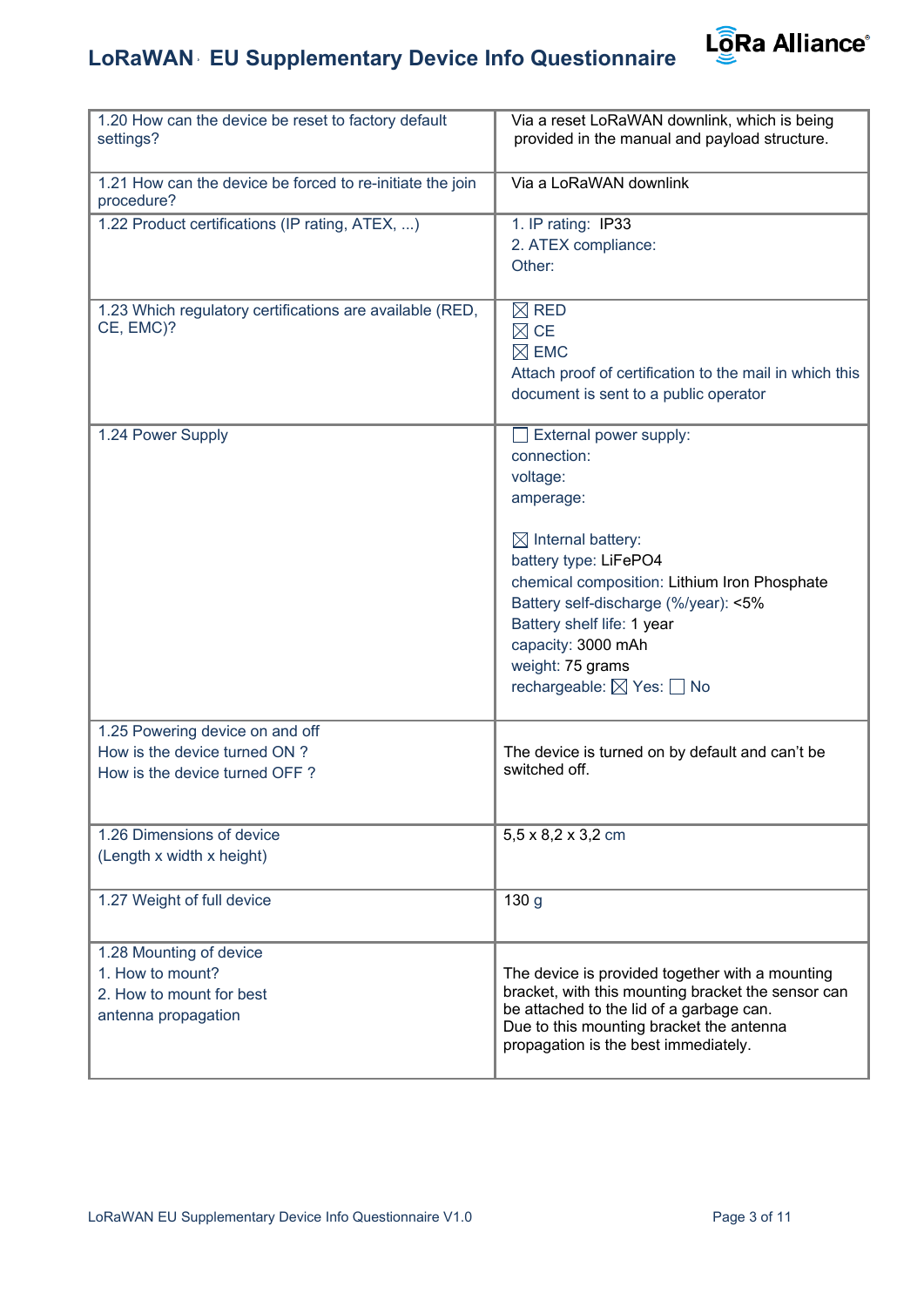

#### **2 LoRaWAN Device Information**

| 2.1 DevEUI Range (IEEE Compliance)                   | 70-B3-D5-CD-D                                                                                       |
|------------------------------------------------------|-----------------------------------------------------------------------------------------------------|
|                                                      | From: 0-00                                                                                          |
|                                                      | To: F-FF                                                                                            |
|                                                      | (We bought a MA-S assignment at the IEEE and potential<br>all MAC addresses can be used as DevEUI). |
| 2.2 LoRaWAN Class                                    | $\boxtimes$ Class A                                                                                 |
|                                                      | Class B                                                                                             |
|                                                      | $\sqcap$ Class C                                                                                    |
|                                                      |                                                                                                     |
| 2.3 For Class C Device: Device Under Test            | Yes                                                                                                 |
| restores previous RF settings at boot?               | <b>No</b>                                                                                           |
| 2.4 In what LoRaWAN region/frequency                 | $\boxtimes$ EU863-870<br>US902-928<br>$\Box$ AS923<br>IN865-867                                     |
| ranges is the product available                      | KR920-923<br>Other                                                                                  |
|                                                      |                                                                                                     |
| 2.5 Is the LoRaWAN test mode supported?              | 7 Yes<br>$\boxtimes$ No, why not                                                                    |
|                                                      | In our production device the test mode is not supported, in                                         |
|                                                      | order to save memory.                                                                               |
| 2.6 Tested and certified against                     | $\Box$ V1.0.1 $\boxtimes$ V1.0.2 revB $\Box$ V1.0.3<br>$\sqrt{1.0}$                                 |
| which LoRaWAN                                        | $\top$ V1.1.x<br>$\Box$ Other:                                                                      |
| Specification(s)                                     |                                                                                                     |
|                                                      |                                                                                                     |
| 2.7 Link to document on the LoRa Alliance<br>website | Link:                                                                                               |
|                                                      |                                                                                                     |
| 2.8 Which TX power is used in production             |                                                                                                     |
| devices by default?                                  |                                                                                                     |
|                                                      |                                                                                                     |
| - if LW 1.0.2 rev A or older is used:                | TXPower 0 (20dBm)                                                                                   |
|                                                      | TXPower 1 (14dBm)                                                                                   |
|                                                      | TXPower 2 (11dBm)                                                                                   |
|                                                      | TXPower 3 (8dBm)                                                                                    |
|                                                      | TXPower 4 (5dBm)                                                                                    |
|                                                      | TXPower 5 (2dBm)                                                                                    |
|                                                      | other TXPower<br>dBm)                                                                               |
| - if LW 1.0.2 rev B or newer is used                 | $\boxtimes$ TXPower 0 (MaxEIRP)                                                                     |
|                                                      | TXPower 1 (MaxEIRP-2dB)                                                                             |
|                                                      | TXPower 2 (MaxEIRP-4dB)                                                                             |
|                                                      | TXPower 3 (MaxEIRP-6dB)                                                                             |
|                                                      | TXPower 4 (MaxEIRP-8dB)                                                                             |
|                                                      | TXPower 5 (MaxEIRP-10dB)                                                                            |
|                                                      | TXPower 6 (MaxEIRP-12dB)                                                                            |
|                                                      | TXPower 7 (MaxEIRP-14dB)                                                                            |
|                                                      |                                                                                                     |
|                                                      | other TXPower                                                                                       |
|                                                      | (Max EIRP :<br>dB)                                                                                  |
|                                                      |                                                                                                     |
|                                                      |                                                                                                     |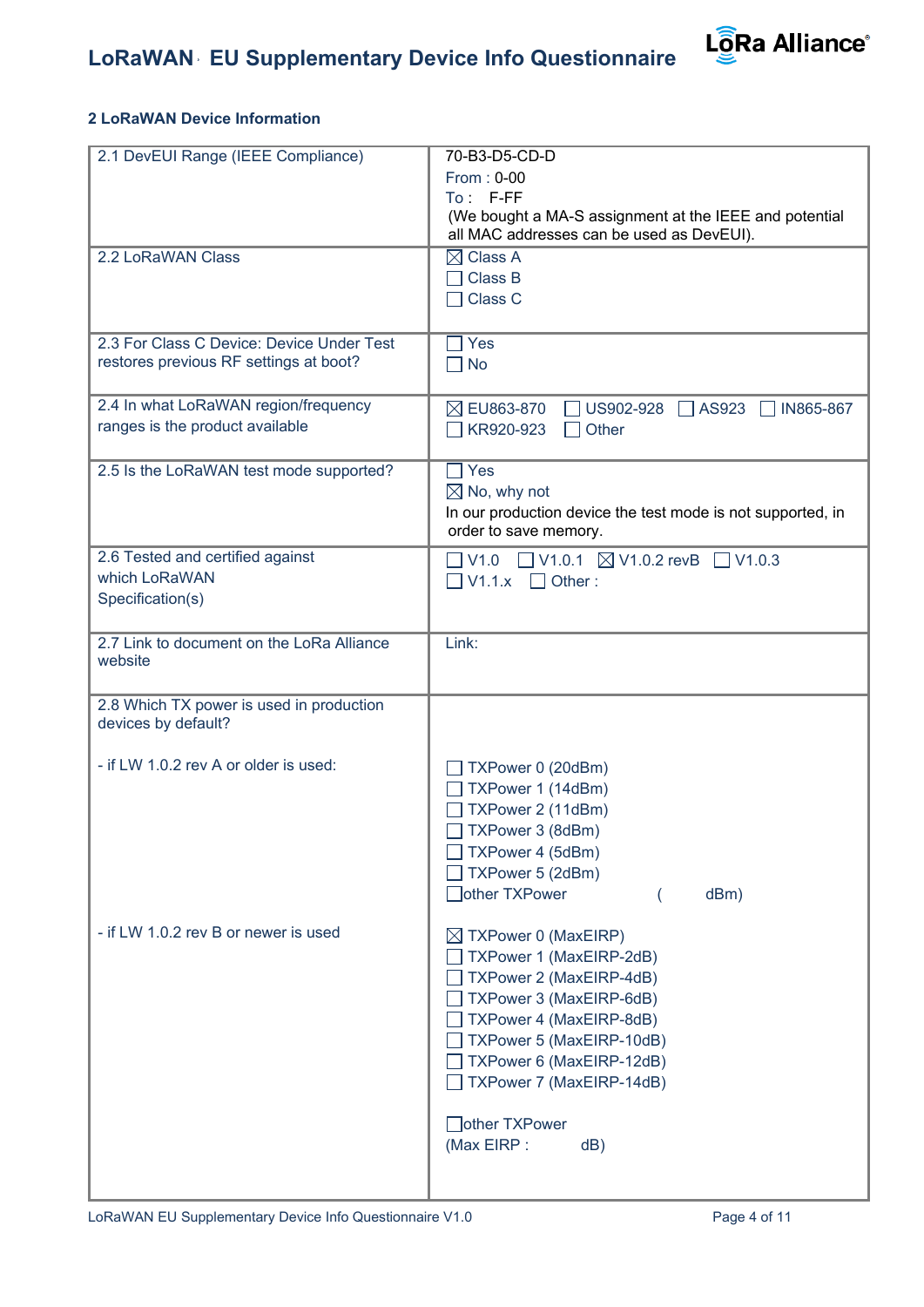| 2.9 Which TX powers are supported by the<br>device in production                                      |                                                                                                                                                                                                                                                       |
|-------------------------------------------------------------------------------------------------------|-------------------------------------------------------------------------------------------------------------------------------------------------------------------------------------------------------------------------------------------------------|
| - if LW 1.0.2 rev A or older is used:                                                                 | TXPower 0 (20dBm)<br>TXPower 1 (14dBm)<br>TXPower 2 (11dBm)<br>TXPower 3 (8dBm)<br>TXPower 4 (5dBm)<br>TXPower 5 (2dBm)                                                                                                                               |
|                                                                                                       | other TXPower<br>dBm)                                                                                                                                                                                                                                 |
| - if LW 1.0.2 rev B or newer is used                                                                  | $\boxtimes$ TXPower 0 (MaxEIRP)<br>TXPower 1 (MaxEIRP-2dB)<br>TXPower 2 (MaxEIRP-4dB)<br>TXPower 3 (MaxEIRP-6dB)<br>TXPower 4 (MaxEIRP-8dB)<br>TXPower 5 (MaxEIRP-10dB)<br>TXPower 6 (MaxEIRP-12dB)<br>TXPower 7 (MaxEIRP-14dB)<br>(Max EIRP :<br>dB) |
|                                                                                                       |                                                                                                                                                                                                                                                       |
| 2.9 Which LoRaWAN Specification<br>is currently supported on<br>the production devices?               | 7V1.0<br>$\n  10.1\n$<br>$\nabla$ 1.0.2 revA<br>$\boxtimes$ V1.0.2 revB<br>$\nabla$ 1.0.4<br>$\n  V1.1.x\n$<br>$\exists$ Other:                                                                                                                       |
| 2.10 Will you re-certify your device<br>when a new major LoRaWAN<br>specification version is released | $\Box$ Yes<br>$\boxtimes$ No, why : We will re-certify if we change our firmware due<br>to a new major LoRaWAN specification released and in<br>case if we aren't able to use our old (certified) firmware<br>anymore.                                |
| 2.11 Has Interoperability prequalification<br>testing been done?                                      | $\boxtimes$ Yes.<br>$\Box$ No, why :<br><b>Which Network Servers</b><br>$\Box$ Actility<br>$\Box$ Loriot<br>ודדן<br>Other: Specify: LoraWAN Certification testing tool (LCTT)<br>Please attach all the test reports.                                  |
| 2.12 Is Activation Type OTAA the default                                                              | $\boxtimes$ Yes.<br>$\Box$ No, why:                                                                                                                                                                                                                   |

LoRa Alliance®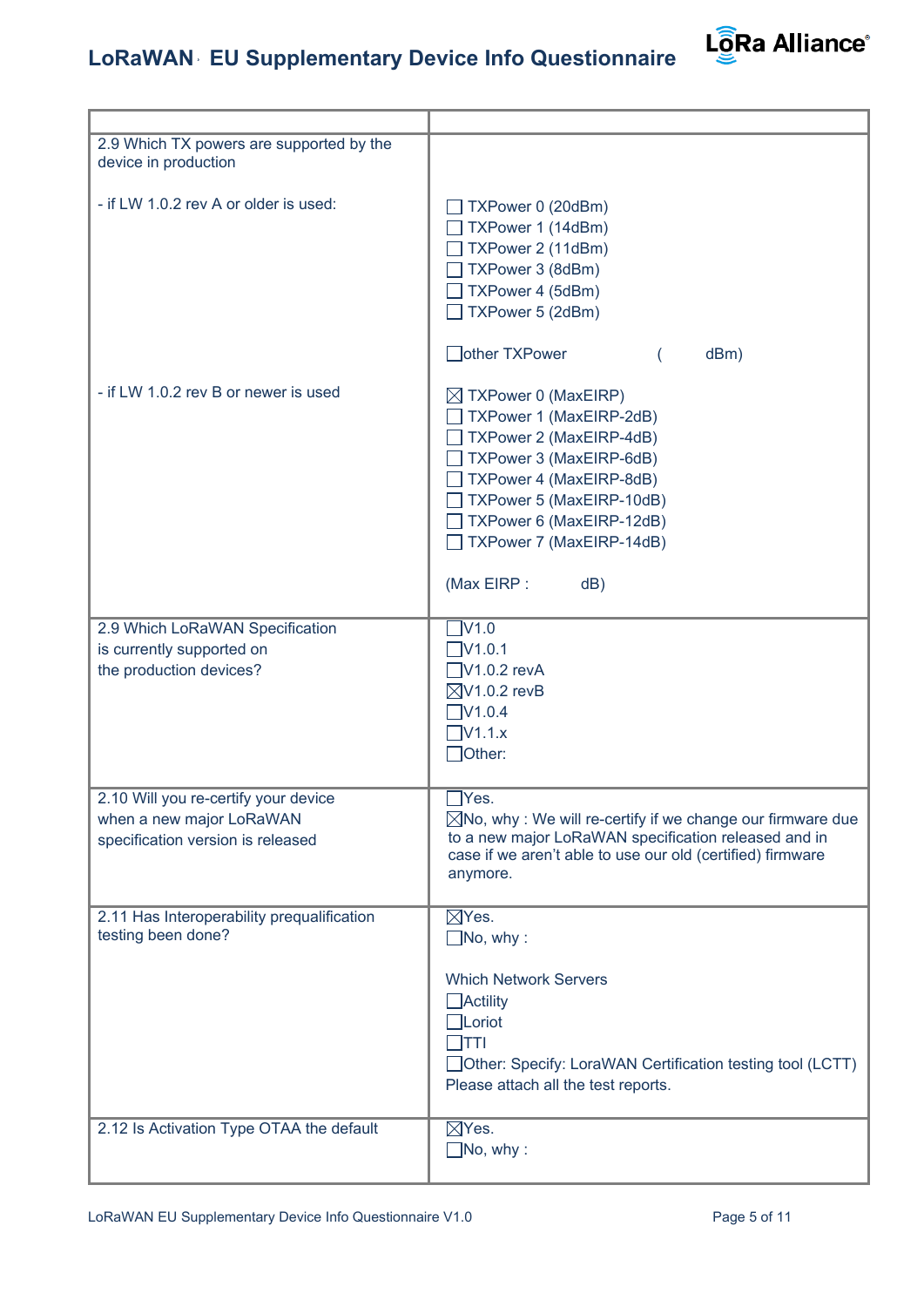

| 2.13 For OTAA, is AppKey unique for each<br>device?                                                                                                        | $\boxtimes$ Yes.<br>$\neg$ No.                                                                                                                                                                                                                                      |
|------------------------------------------------------------------------------------------------------------------------------------------------------------|---------------------------------------------------------------------------------------------------------------------------------------------------------------------------------------------------------------------------------------------------------------------|
| 2.14 Is ADR implemented?<br>Recommendation: ADR should always be<br>activated. Exceptions can be made for moving<br>devices but will need to be explained. | $\boxtimes$ Activated<br>Deactivated, why:<br>□ Configurable by user (recommendation: Activated by<br>default)<br>Mixed, explain:                                                                                                                                   |
| 2.15 What values did you implement for:<br>- ADR ACK LIMIT:<br>- ADR_ACK_DELAY:                                                                            | 64 recommended value: 64<br>32 recommended value: 32                                                                                                                                                                                                                |
| 2.16 Do you use unconfirmed and/or<br>confirmed uplinks and what is the data rate,<br>timing and power back off algorithm?                                 | unconfirmed<br>$\Box$ confirmed, when and why:<br>$\boxtimes$ Both, which is used when and why: Once every week to<br>check if the device is still connected to a network<br>Data rate, timing and power back-off algorithm<br>(only if you use confirmed uplinks): |
| Upon reception of a confirmed downlink<br>message, is the next uplink sent immediately<br>after the downlink ?Answers (radio buttons)                      | $\bigcap$ Yes.<br>$\boxtimes$ No, why : It is piggybacked on the next uplink to minimize<br>power consumption                                                                                                                                                       |
| 2.17 Is the device doing a periodical rejoin?<br>(only for OTAA)                                                                                           | □ Yes (frequency): By default period time.<br>$\boxtimes$ No. Why? How to trigger a rejoin?<br>If the confirmed message is not acknowledged for 5 times<br>(See above) a rejoin will be triggered                                                                   |
| 2.18 Is the first join request sent on SF12?                                                                                                               | $\boxtimes$ Yes.<br>$\Box$ No, why:<br>Explain the JoinRequest sequence if no JoinAccept<br>is received - data rate, timing and power back-off<br>algorithm.                                                                                                        |
| 2.19 On what SF and power setting is the first<br>uplink (after join procedure) done?                                                                      | <b>SF: 12</b><br>TXPower: 0                                                                                                                                                                                                                                         |
| 2.20 Are you doing periodically reset of Uplink<br>frame counter?                                                                                          | $\Box$ Yes (frequency/why):<br>$\boxtimes$ No.                                                                                                                                                                                                                      |
| 2.21 If LoRaWAN 1.0.x, DevNonce behaviour :                                                                                                                | $\boxtimes$ Based on a random value<br>Monotonically increasing never-wrapping counter                                                                                                                                                                              |
| 2.22 Uplink DataRate (0-7 supported)                                                                                                                       | Min: SF12BW125<br>Max: SF7BW250                                                                                                                                                                                                                                     |
| 2.23 RX1 Data Rate Offset                                                                                                                                  | ⊠Default LoRaWAN in regards of ISM band<br>$\Box$ Other:                                                                                                                                                                                                            |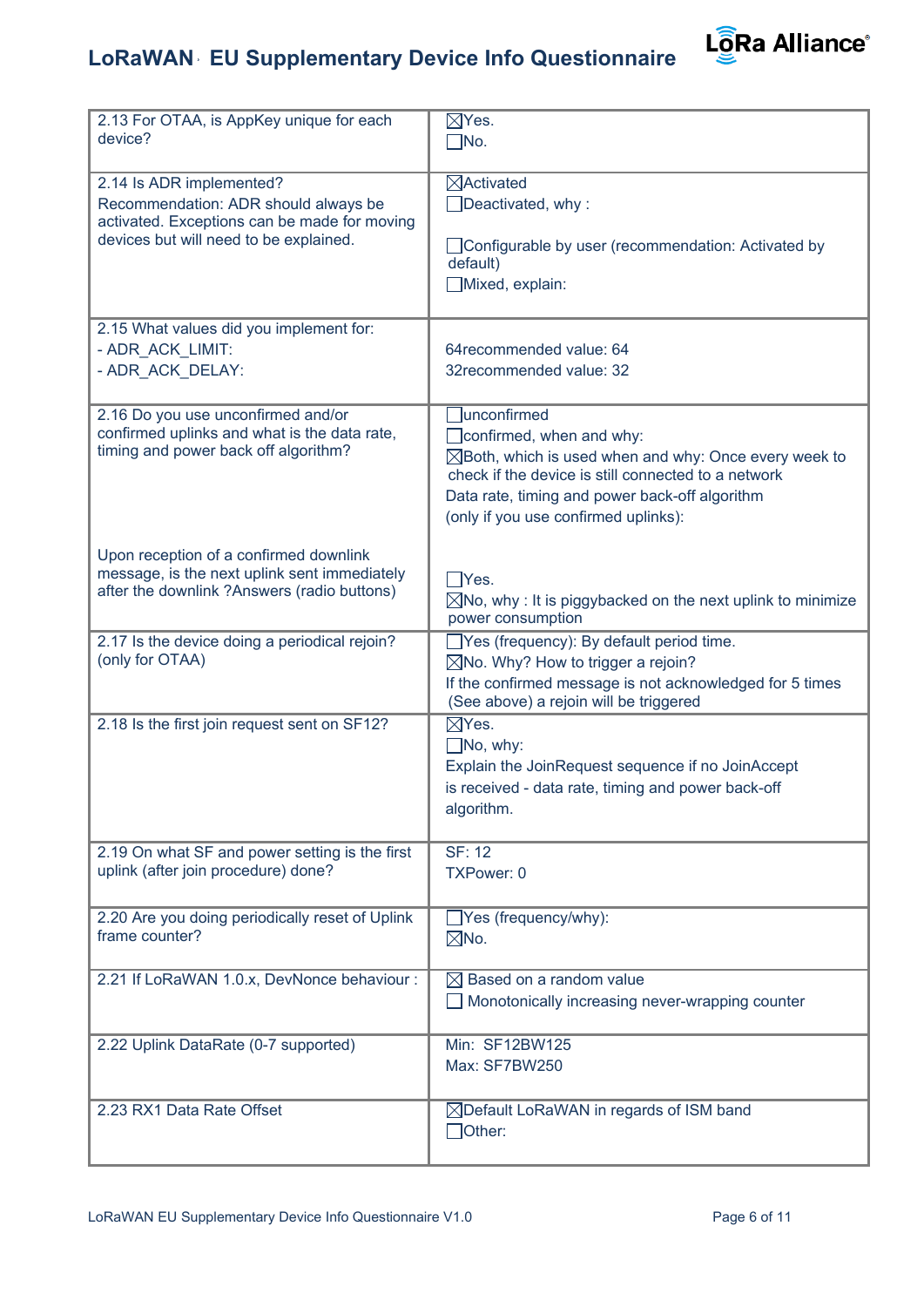

| 2.24 RX1 Delay                                       | ⊠Default LoRaWAN in regards of ISM band<br>$\Box$ Other:                                                                                                                                                                                                                                 |
|------------------------------------------------------|------------------------------------------------------------------------------------------------------------------------------------------------------------------------------------------------------------------------------------------------------------------------------------------|
| 2.25 RX2 Data Rate                                   | $\boxtimes$ Default LoRaWAN in regards of ISM band<br>$\exists$ Other:                                                                                                                                                                                                                   |
| 2.26 RX2 Frequency                                   | $\boxtimes$ Default LoRaWAN in regards of ISM band<br>$\Box$ Other:                                                                                                                                                                                                                      |
| 2.27 RX1 Delay on JoinRequest (OTAA<br>devices only) | ⊠Default LoRaWAN in regards of ISM band<br>$\Box$ Other:                                                                                                                                                                                                                                 |
| 2.28 Mobility Profile (how your device moves)        | $\boxtimes$ Near static<br>◯Walking speed<br>Vehicle speed<br>$\exists$ Random                                                                                                                                                                                                           |
| 2.29 Frame Counters Up To 32-bits                    | $\overline{\boxtimes}$ Frame counter-up<br>$\boxtimes$ Frame counter-down                                                                                                                                                                                                                |
| 2.30 Which MAC commands does the device<br>support   | $\boxtimes$ LinkCheckReq / LinkCheckAns<br>⊠TXParamSetupReq / TXParamSetupAns<br>⊠LinkADRReq / LinkADRAns<br>⊠DutyCycleReq / DutyCycleAns<br>⊠RXParamSetupReq /RXParamSetupAns<br>⊠DevStatusReq / DevStatusAns<br>⊠NewChannelReq / NewChannelAns<br>⊠TXTimingSetupReq / TXTimingSetupAns |
| 2.31 LoRaWAN Stack Type (optional)                   | Semtech/Stackforce<br>Semtech/Stackforce with modifications<br>$\n  1$ IBM<br><b>IBM</b> with modifications<br>⊠Proprietary- Other, name it: BMS                                                                                                                                         |
| 2.32 LoRaWAN Stack Version (optional)                |                                                                                                                                                                                                                                                                                          |
| 2.33 LoRa Radio Hardware (optional)                  | $\Box$ Proprietary:<br>SX chip used:<br>⊠LoRaWAN Modem/Module:<br>Manufacturer: HopeRF<br>Part Number: RFM95W<br>Firmware revision:                                                                                                                                                      |
| 2.34 Multicast support (optional)                    | $\Box$ Yes:<br><b>Multicast DevAddr:</b><br>Multicast AppSKey:<br>Multicast NwkSKey:<br>Payload:<br>Port:<br>$\boxtimes$ No.                                                                                                                                                             |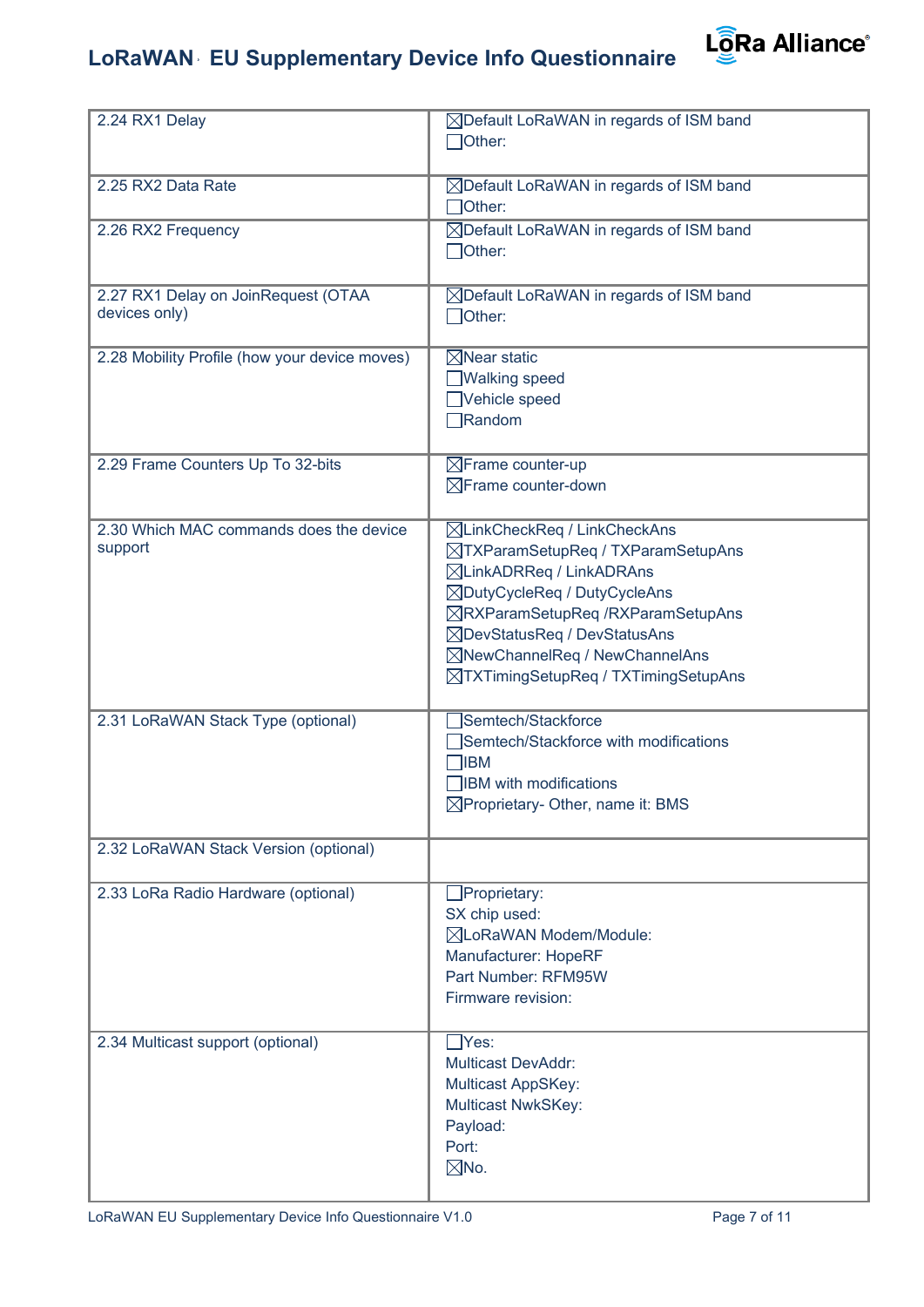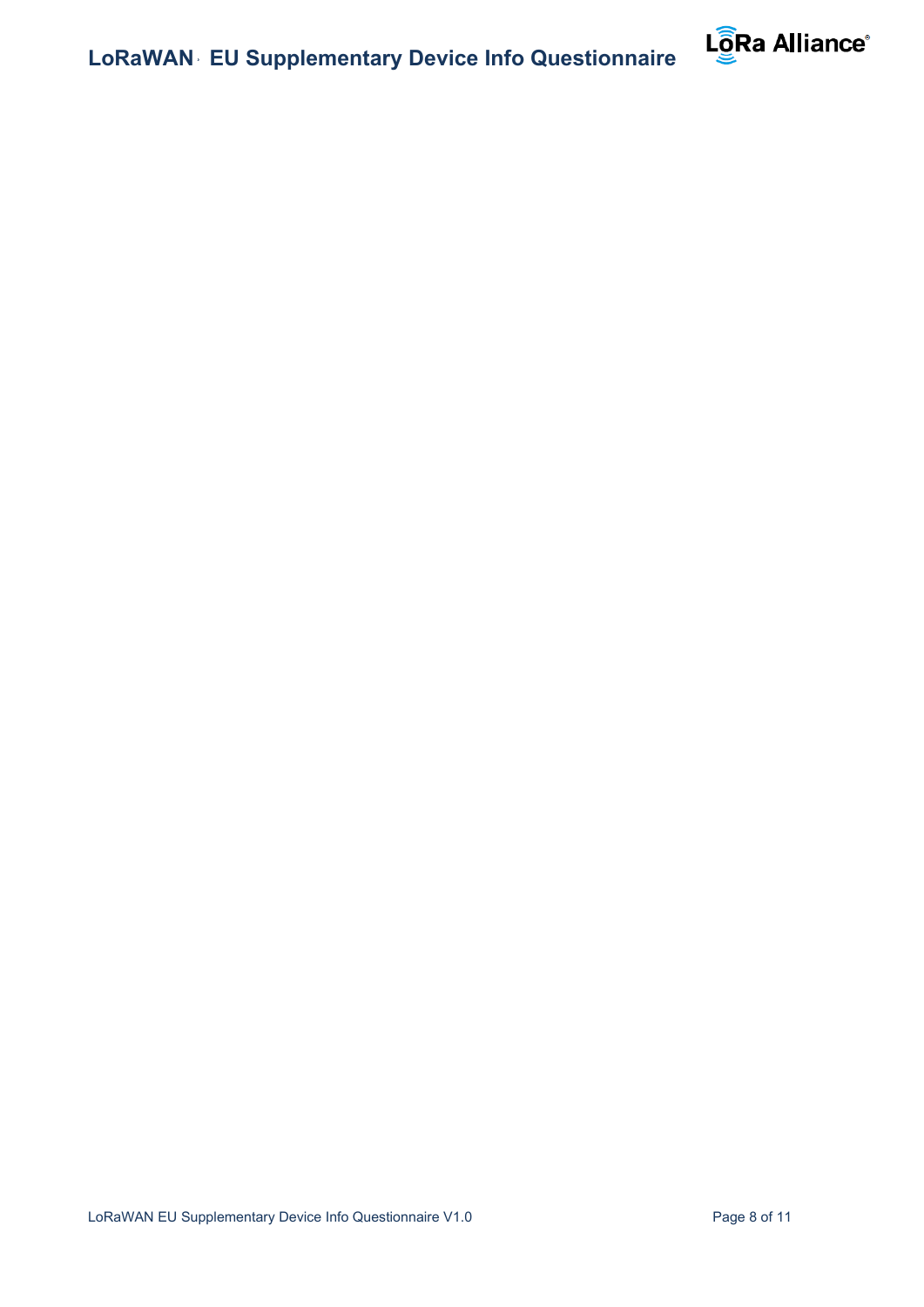

#### **3 Radio Frequency Information**

| 3.1 Type of Antenna                                                                                                                                                                                                                                                                                                                                    | Wire                                                                                                                                                                                                                        |
|--------------------------------------------------------------------------------------------------------------------------------------------------------------------------------------------------------------------------------------------------------------------------------------------------------------------------------------------------------|-----------------------------------------------------------------------------------------------------------------------------------------------------------------------------------------------------------------------------|
|                                                                                                                                                                                                                                                                                                                                                        | $\boxtimes$ PCB                                                                                                                                                                                                             |
|                                                                                                                                                                                                                                                                                                                                                        | External                                                                                                                                                                                                                    |
|                                                                                                                                                                                                                                                                                                                                                        | Other: (which type)                                                                                                                                                                                                         |
| 3.2 Antenna gain [dBi or dBd]                                                                                                                                                                                                                                                                                                                          | dBi or                                                                                                                                                                                                                      |
|                                                                                                                                                                                                                                                                                                                                                        | $-7,3$ dBd                                                                                                                                                                                                                  |
| 3.3 Did you measure and take into account the<br>loss between the modem and the antenna?                                                                                                                                                                                                                                                               | dB loss<br>∣ ∣Yes,<br>$\boxtimes$ No, why: PCB trace to PCB antenna is designed to be as<br>short as possible at just a few millimeters, which minimizes<br>loss                                                            |
| 3.4 For LW 1.0.2 rev A or older devices: which<br>TXPower setting should be used on the<br>network for your device*:                                                                                                                                                                                                                                   | TXPower 0 (20dBm)<br>TXPower 1 (14dBm)<br>TXPower 2 (11dBm)<br>TXPower 3 (8dBm)<br>TXPower 4 (5dBm)<br>TXPower 5 (2dBm)<br>other txpower<br>dBm)                                                                            |
| 3.5 Did you calibrate your device with the<br>antenna gain and measured loss in between<br>the chipset and antenna? This so that your<br>device emits with maximal power when using<br>TXPower 1 for LW 1.0.2 rev A or older devices<br>(= 14dBm) and TXPower 0 for LW 1.0.2 rev B<br>or newer devices (= MaxEIRP or 16.15dBm<br>$EIRP$ <sup>*</sup> . | Yes.<br>dB loss<br>$\boxtimes$ No, why: we don't yet have the means to confidently<br>calibrate the antenna in house and the CE certification tests<br>were performed using the current (not perfectly calibrated)<br>setup |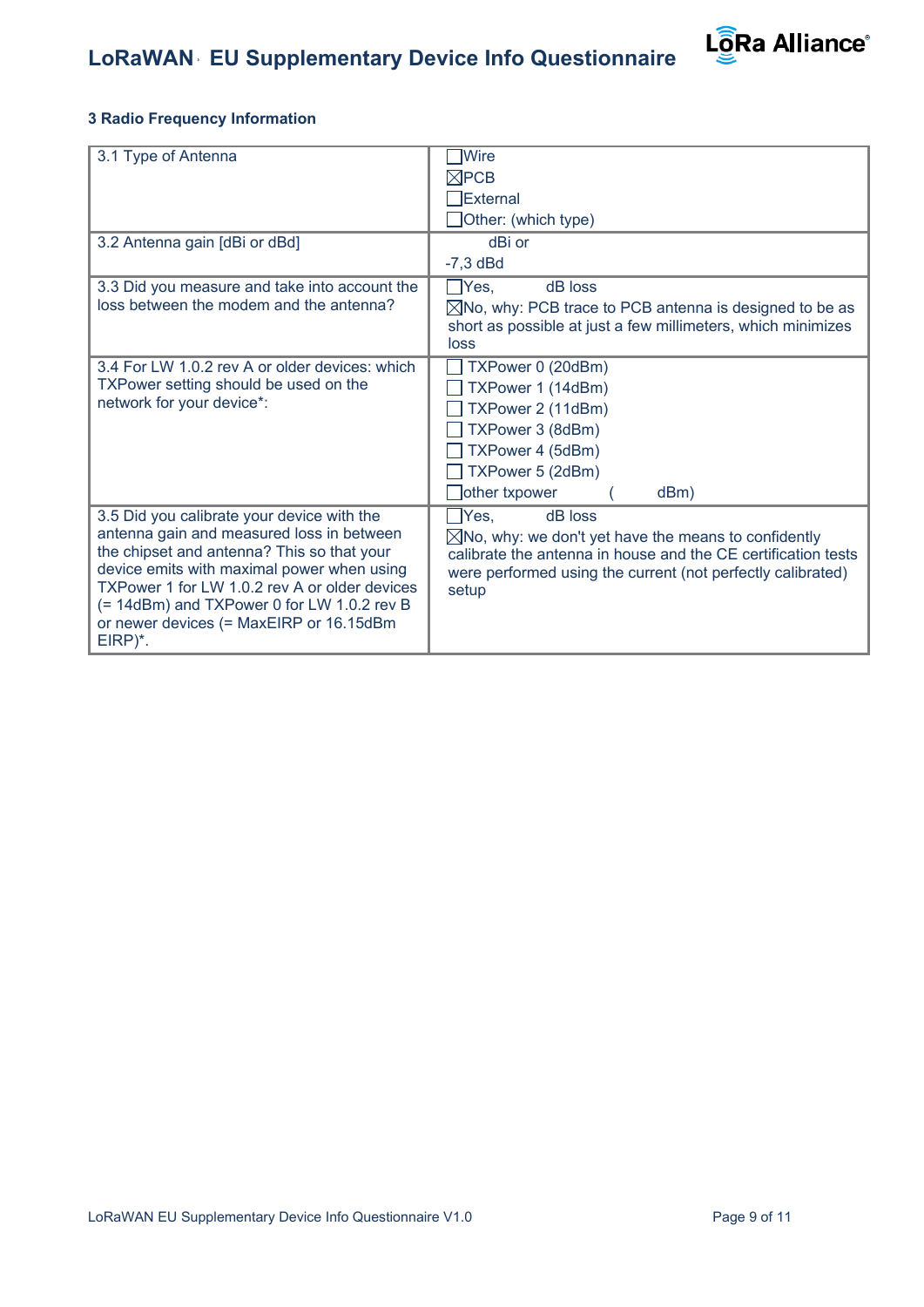

#### **4 Battery and TX Power Information**

**Please indicate if you do not want Section 4 displayed on the LoRa Alliance Website**  $\boxtimes$ Yes If yes please supply contact details for the operators to request the information for Section 4

| 4.1 Battery consumption of the                                                                                                                                                          | TX current: 150 mA                                                                                                                                                         |
|-----------------------------------------------------------------------------------------------------------------------------------------------------------------------------------------|----------------------------------------------------------------------------------------------------------------------------------------------------------------------------|
| device (including modem,                                                                                                                                                                | RX current: 10 mA                                                                                                                                                          |
| sensors and all other electronics                                                                                                                                                       | Idle time current: 0.005 mA                                                                                                                                                |
| 4.2 Estimated battery life in years based on the number                                                                                                                                 | Battery life in years                                                                                                                                                      |
| of transmissions (including sensor readings) at SF7,                                                                                                                                    | <b>SF10</b><br>SF <sub>7</sub><br><b>SF12</b>                                                                                                                              |
| SF10 & SF12 with your battery self-discharge and aging                                                                                                                                  | 144 3.2<br>1,0<br>0,3                                                                                                                                                      |
| over time taken into account.                                                                                                                                                           | 96 4,6<br>1,5<br>0,5                                                                                                                                                       |
|                                                                                                                                                                                         | 48 8,0<br>3,0<br>0,9                                                                                                                                                       |
| <b>Assumptions:</b>                                                                                                                                                                     | 5,5<br>1,8<br>24 13,0                                                                                                                                                      |
| - Product shelf life before use:                                                                                                                                                        | Transmission Periodicity<br>(transmissions/day)<br>12 18,9<br>9,4<br>3,5                                                                                                   |
| Maximum 1 year.                                                                                                                                                                         | 4 27,0<br>18,2<br>8,6                                                                                                                                                      |
| - At an environment temperature                                                                                                                                                         | 19,7<br>1, 32, 1<br>28,1                                                                                                                                                   |
| of 20°C.                                                                                                                                                                                |                                                                                                                                                                            |
| - LoRaWAN specification used for battery life<br>calculation:<br>- TX power setting (txpower)<br>used for battery life calculation:                                                     | $\sqrt{\text{LW1.0.1}}$<br>$\Box$ LW1.0.2 revA<br>$\boxtimes$ LW1.0.2 revB<br>$\Box$ Other:<br>LW1.0.1<br>$\Box$ LW1.0.2 revA<br>$\boxtimes$ LW1.0.2 revB<br>$\Box$ Other: |
| - Payload size used for battery life<br>calculation (should be average<br>payload size of production device):<br>- Additional assumptions or<br>comments on battery life (Typical usage | 3 bytes                                                                                                                                                                    |
|                                                                                                                                                                                         |                                                                                                                                                                            |